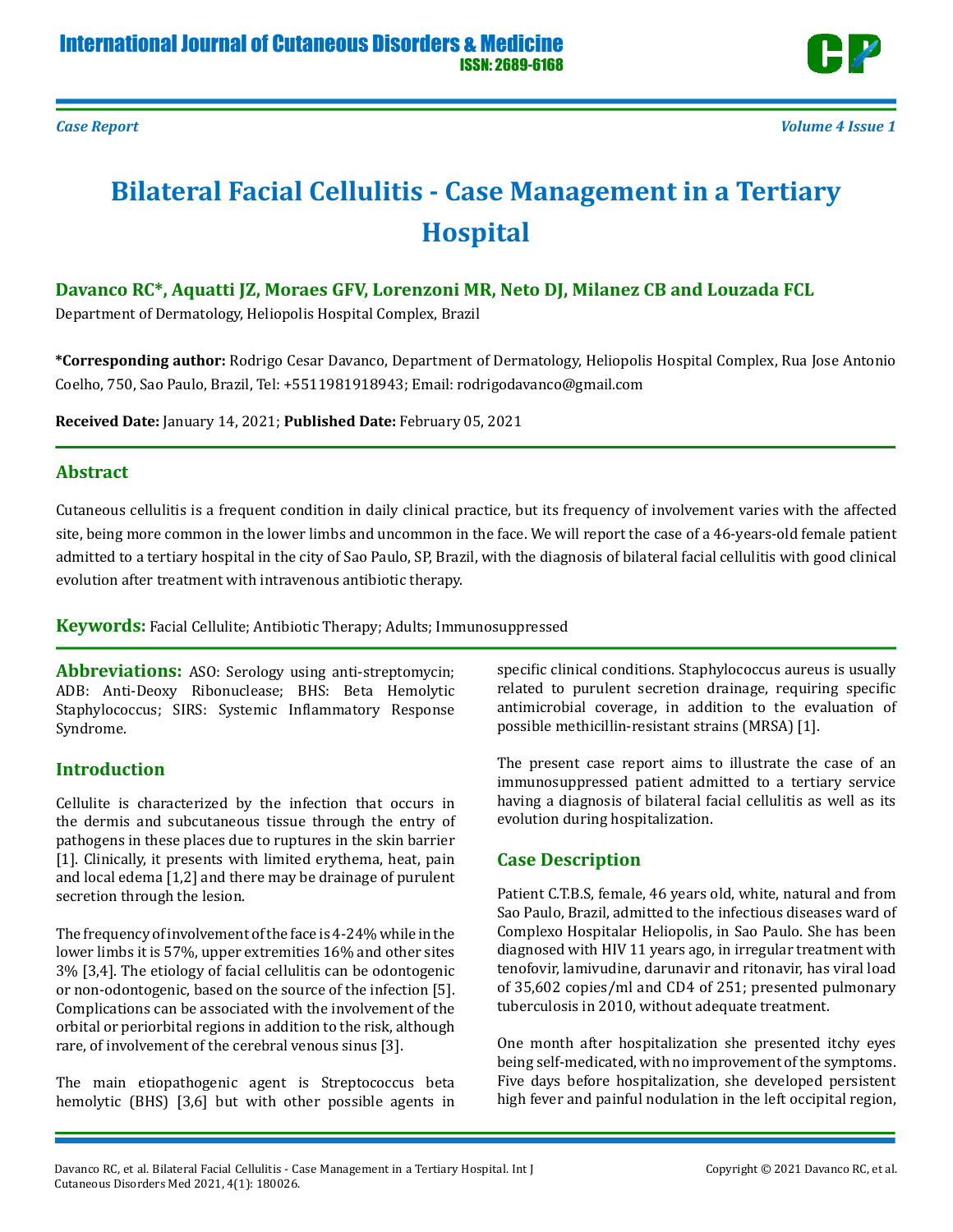# International Journal of Cutaneous Disorders & Medicine

with edema in the parietal, frontal, orbital regions and auricular pavilions, associated with local phlogistic signs and bilateral purulent ocular secretion drainage. She has no visual changes, headache or any focal symptoms. The patient was admitted to the infectious disease ward, diagnosed with periorbital cellulitis and vancomycin was introduced in the dosage 2g a day. Two days after admission, she presented edema, erythema, local heat, drainage of purulent secretion, in addition to sero-hematic crusts in the bilateral malar region (Figure 1), no new febrile episodes, reduced leukocytosis and improvement of the aspect of the lesion present on the admission. She was evaluated by the dermatologic team, and two incisional biopsies were performed with a 4mm punch in the right preauricular region and the hypothesis of facial cellulitis was suggested, since, at this moment, the edema and the phlogistic signs were concentrated in the malar region bilaterally (Figure 2). On this occasion, the patient had difficulty opening the eye due to major edema in the malar region, without disturb in eye movement or diplopia. Edema in the occipital region, still present, associated with fine local and retroauricular desquamation.



**Figure 1:** Two days after hospitalization.



**Figure 2:** Five days after hospitalization and biopsy day.

Blood cultures, cerebrospinal fluid (due to two episodes of tonic-clonic seizure on the date of hospitalization), new serologies (hepatitis), rheumatological panel, viral loads for HIV and cytomegalovirus, CD4 and computed tomography of the skull were collected. There was no change in laboratory tests and in the image exam performed, and she has viral load of 314.15 copies/ml at that moment. The concentration of serum vancomycin was adjusted. There was a significant improvement in the lesion in the malar region and resolution of the edema previously presents (Figures 3 & 4). During hospitalization, the patient used vancomycin for 12 days, ceftriaxone for 5 days (introduced after the seizure event), intravenous acyclovir for 2 days and returned with the previous antiretroviral regimen.



**Figure 3:** Eight days after starting vancomycin treatment.



**Figure 4:** One day after finishing vancomycin treatment.

The report of the anatomopathological examination showed similar results in both samples: granulomatous folliculitis with suppurative foci and edema of the papillary dermis; the search for acid-resistant bacillus and fungi by the Ziehl-Nielsen, PAS and Grocott stains was negative in the samples.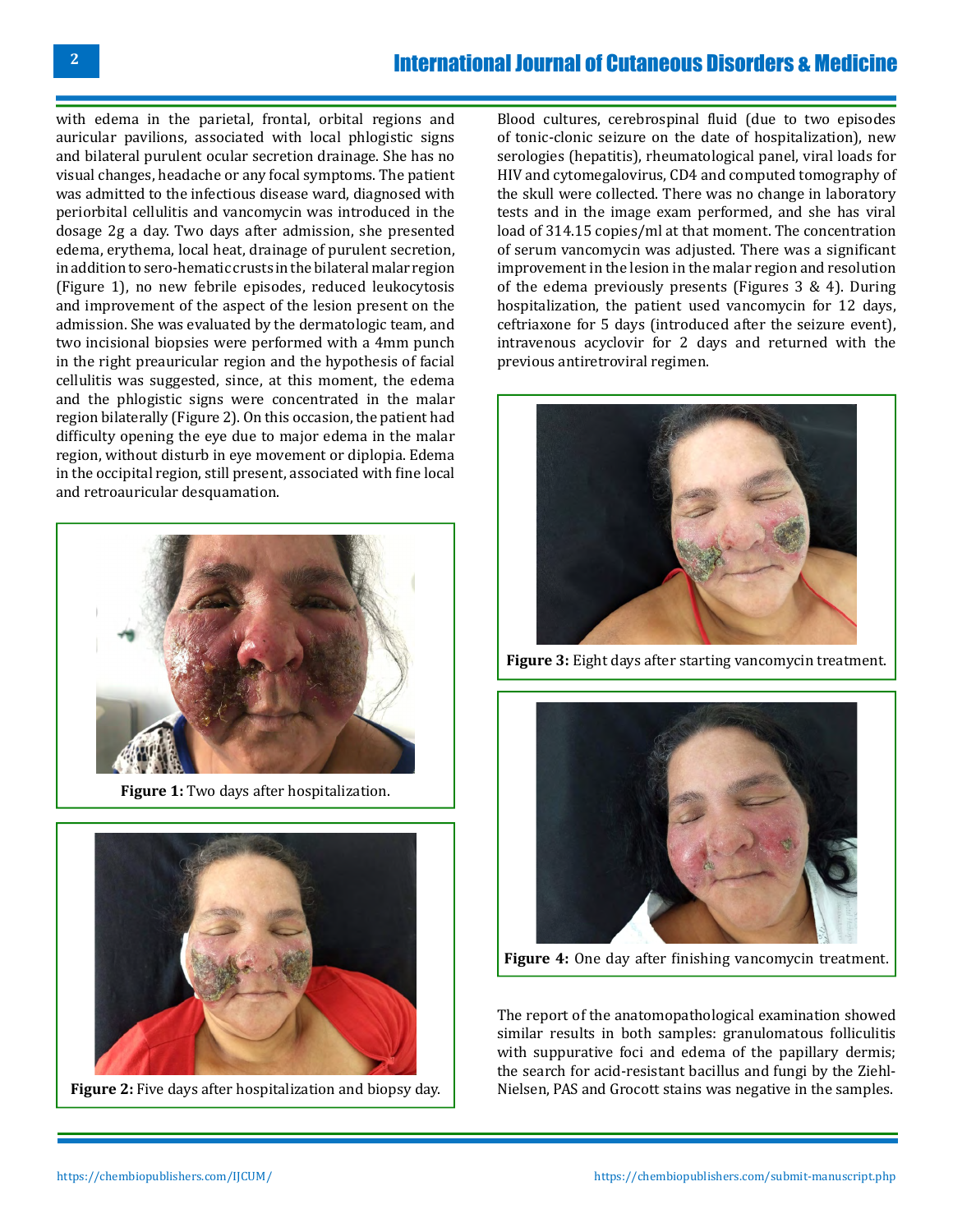### **Discussion**

The clinical signs characteristic of cellulite, in general, are pain, heat, redness and edema with poorly defined limits with involvement of the dermis and subcutaneous tissue [1,2]. It is more frequent in the lower limbs, and facial involvement is uncommon [4]. Thus, when this site is affected, attention should be paid to the risk of complications such as thrombosis of the cerebral venous sinus, odontogenic or orbital infections, which may require surgical treatment [3]. Therefore, unlike other types of cellulite, when the face is affected, hospital treatment is recommended [3].

As for the etiopathogenesis, there is a predominance of betahemolytic Streptococcus, usually group A (Streptococcus pyogenes, in most cases), but with other possible groups (B, C and G) [7] in addition to Staphylococcus aureus, being commonly found on the skin surface as a colonizing pathogen [3,4]. Coverage for this agent is necessary when there is drainage of purulent secretion through the lesion [1,7,8]. Other pathogens may be related to facial cellulitis, such as Streptococcus pneumoniae, Haemophilus influenzae, Moraxella sp. and Pseudomonas aeruginosa, mainly in immunosuppressed people or with other associated infections such as sinusitis or orbital cellulitis, especially in children [1,2,7].

The diagnosis of cellulite is often made by clinical history and evaluation, especially in uncomplicated cases and without a risk factor [1]. Blood culture shows low levels of positivity, below 5% [8,9] as well as cultures performed both on skin biopsies and on lesion aspirates, with a variation, respectively, of 20% and 10% [10] being indicated in cases of neutropenic patients with cancer and undergoing chemotherapy, neutropenic patients with severe cellmediated immunodeficiency and post-bite injury [3,1]. Culture of swabs collected on skin surfaces has low sensitivity and when obtained from chronic wounds or ulcers, they are generally polymicrobial and with multi-drug resistant pathogens that are not involved in the pathogenesis of cellulite [1,4]. Serology using anti-streptolysin (ASO) and anti-deoxyribonuclease (ADB) antibodies was more appropriate and more sensitive when compared to previous methods [2,4,9]. Therefore, some studies classify the etiology of cellulitis by beta hemolytic Staphylococcus (BHS) as confirmed (presence of positive serology (ASO and / or ADB) and / or growth of these bacteria in blood cultures or sterile tissue) or probable (growth of BHS in skin swab or satisfactory response to penicillin monotherapy) [4,6].

Factors such as: systemic involvement (fever, tremors and chills) [3]; criteria for systemic inflammatory response syndrome (SIRS), [7] and the presence of risk factors (immunosuppressed patients, children, extensive lesions) are necessary to guide the treatment of facial cellulitis.

In cases with absence of purulent drainage of the lesion and without systemic involvement, anti-streptococcal therapy (penicillins) can be used for a period of 5 to 10 days [7]. If purulent secretion drains from the lesions, the therapeutic coverage for Staphylococcus aureus (amoxicillin-clavulanate or cephalexin) should be expanded [1,7]. To evaluate the possibility of MRSA strains, especially in patients with risk factors (injecting drug users, children, previous infections by this agent, residents of long-term institutions, prisoners) [1,11] or in cases whose initial treatment did not respond after 24-48h2.6. In these cases, the coverage of antibiotic therapy for such pathogens (sulfamethoxazoletrimethoprim; vancomycin, clindamycin) should be expanded [1,7]. Empirical intravenous vancomycin therapy can be used in immunosuppressed patients or those with extensive skin lesions associated with signs of sepsis; patients with initial therapy failure or with SIRS criteria [2].

Facial cellulitis is an uncommon presentation in daily clinical practice, when bilateral is an even rarer entity. The diagnosis is usually clinical and the therapy is guided with the parameters of the patient's age, comorbidities involved, clinical presentation and risk factors for infection by methicillin-resistant Staphylococcus aureus. Faced with a patient with this region, the medical team needs to exclude orbital, periorbital, odontogenic and thrombotic involvement, in addition to complications such as cerebral venous sinus involvement. Thus, early diagnosis and treatment are essential for a favorable evolution of the condition.

#### **Conflict of Interest**: None in this Article.

### **References**

- 1. [Raff BA, Kroshinsky D \(2016\) Cellulitis A Review. JAMA](https://pubmed.ncbi.nlm.nih.gov/27434444/)  [316\(3\): 325-337.](https://pubmed.ncbi.nlm.nih.gov/27434444/)
- 2. Sachdeva M, Tomecki K (2008) Cellulitis and Erysipelas. In: Schlossberg D, (Eds.), Clinical Infectious Disease, Cambridge, pp: 151-156.
- 3. [Rath E, Skrede S, Mylvaganam H, Bruun T \(2017\)](https://pubmed.ncbi.nlm.nih.gov/28768452/) [Aetiology and clinical features of facial cellulitis: a](https://pubmed.ncbi.nlm.nih.gov/28768452/) [prospective study. Infectious Diseases 50\(1\): 27-34.](https://pubmed.ncbi.nlm.nih.gov/28768452/)
- 4. [Bruun T, Oppegaard O, Kittang RB, Mylvaganam](https://pubmed.ncbi.nlm.nih.gov/26734653/)  [H, Langeland N, et al. \(2015\) Etiology of Cellulitis](https://pubmed.ncbi.nlm.nih.gov/26734653/)  [and Clinical Prediction of Streptococcal Disease: A](https://pubmed.ncbi.nlm.nih.gov/26734653/) [Prospective Study. Open Forum Infect Dis 3\(1\): ofv181.](https://pubmed.ncbi.nlm.nih.gov/26734653/)
- 5. [Abramowicz S, Rampa S, Allareddy V, Lee KM \(2017\)](https://pubmed.ncbi.nlm.nih.gov/28242238/) [The Burden of Facial Cellulitis Leading to Inpatient](https://pubmed.ncbi.nlm.nih.gov/28242238/)  [Hospitalization. J Oral Maxillofac Surg 75\(8\): 1656-1667.](https://pubmed.ncbi.nlm.nih.gov/28242238/)